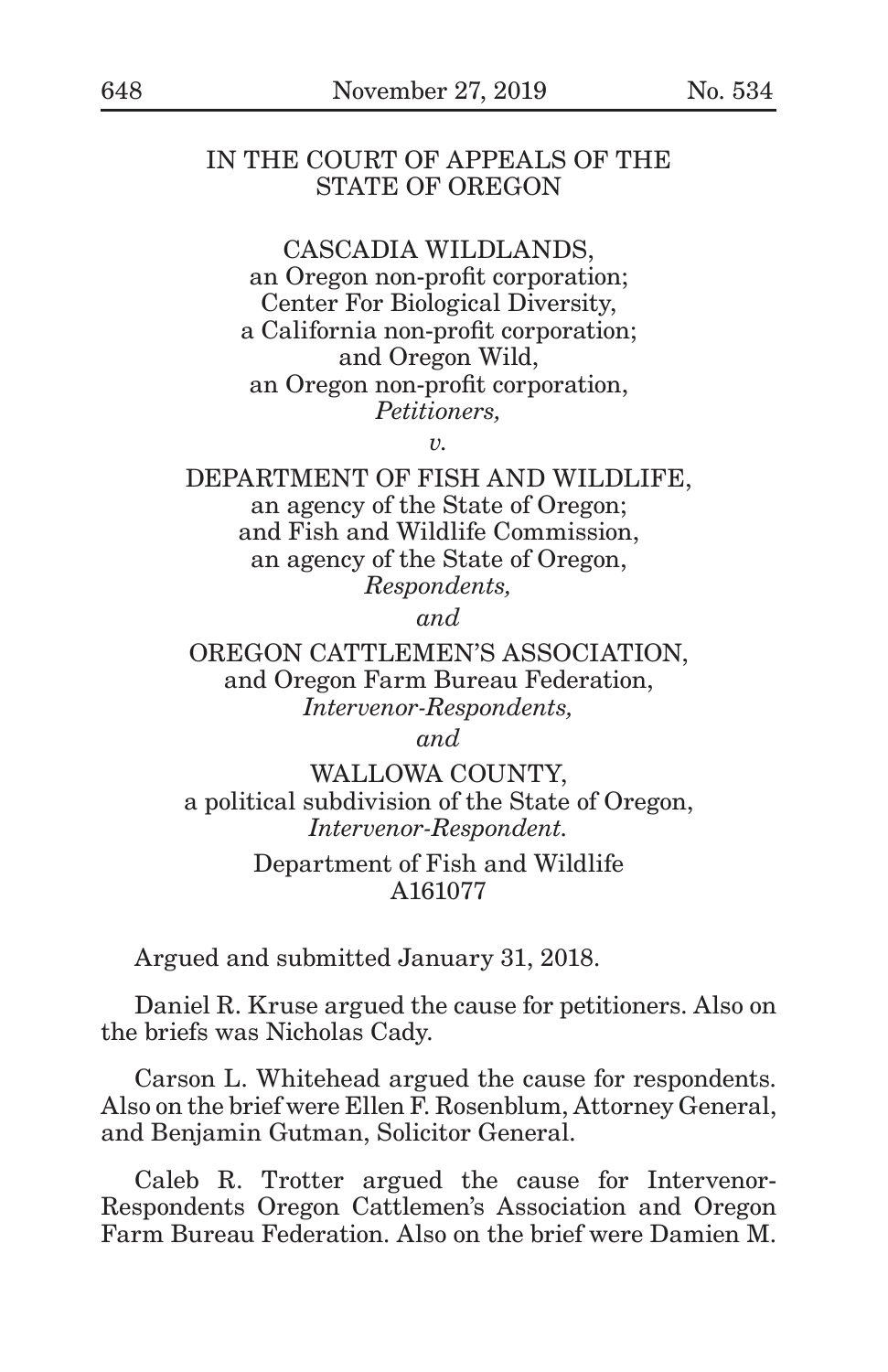Schiff, Pacific Legal Foundation; Caroline Lobdell, Scott W. Horngren, and Western Resources Legal Center.

Dominic M. Carollo argued the cause for Intervenor-Respondent Wallowa County. Also on the brief were Christopher T. Griffith and Yockim Carollo LLP.

Julie A. Weis and Haglund Kelley LLP filed the brief *amicus curiae* for Rocky Mountain Elk Foundation.

Before Armstrong, Presiding Judge, and Shorr, Judge, and James, Judge.

ARMSTRONG, P. J.

Petition dismissed.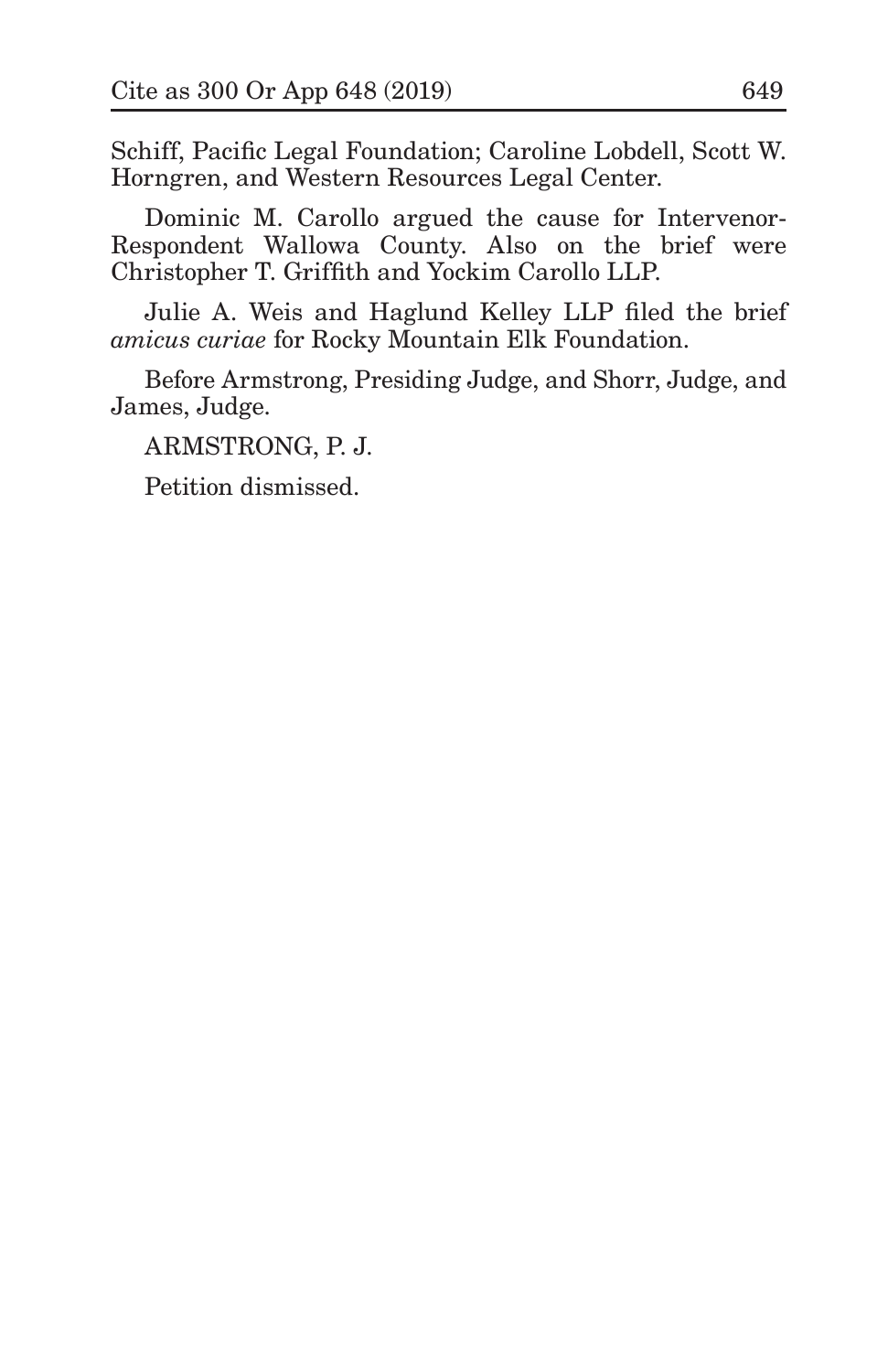# **ARMSTRONG, P. J.**

Respondent Oregon Fish and Wildlife Commission (the commission) removed the species *Canis lupus*, commonly known as the gray wolf, from the list of species protected under the Oregon Endangered Species Act (OESA). As allowed by ORS 183.400(1),<sup>1</sup> petitioners Cascadia Wildlands, Center for Biological Diversity, and Oregon Wild seek judicial review of the amendment to OAR 635-100-0125, the rule in which the gray wolf was delisted as an endangered species under the OESA (the delisting), asserting that that decision exceeded the commission's statutory authority and did not comply with applicable rulemaking procedures.<sup>2</sup> In particular, petitioners contend that the gray wolf remains an endangered species in Oregon, and that the commission's conclusion to the contrary was flawed because the gray wolf is nonexistent in the vast majority of its suitable range in Oregon and the decision was not based on scientifically reliable information or the best available scientific data.

Respondents (and intervenors Wallowa County, Oregon Cattlemen's Association, and the Oregon Farm Bureau Federation), in addition to disputing the merits of petitioners' rule challenge, assert that the petition for judicial review is moot because, after petitioners filed their petition for judicial review, the legislature enacted Oregon Laws 2016, chapter 36, which "ratified as satisfying the elements of ORS 496.176 and approved" the delisting. In respondents' view, because Oregon Laws 2016, chapter 36, precludes judicial review, we cannot grant the relief that petitioners seek, and the petition is therefore moot. Petitioners respond, highlighting comments made by the proponents of Oregon Laws 2016, chapter 36, that the law was merely an "expression of legislative agreement" that does not have legal

<sup>&</sup>lt;sup>1</sup> ORS 183.400(1) provides that the "validity of any rule may be determined upon a petition by any person to the Court of Appeals in the manner provided for review of orders in contested cases."

<sup>2</sup> ORS 183.400(4) provides that we can declare a rule invalid only if the rule

<sup>&</sup>quot;(a) Violates constitutional provisions;

<sup>&</sup>quot;(b) Exceeds the statutory authority of the agency; or

<sup>&</sup>quot;(c) Was adopted without compliance with applicable rulemaking procedures."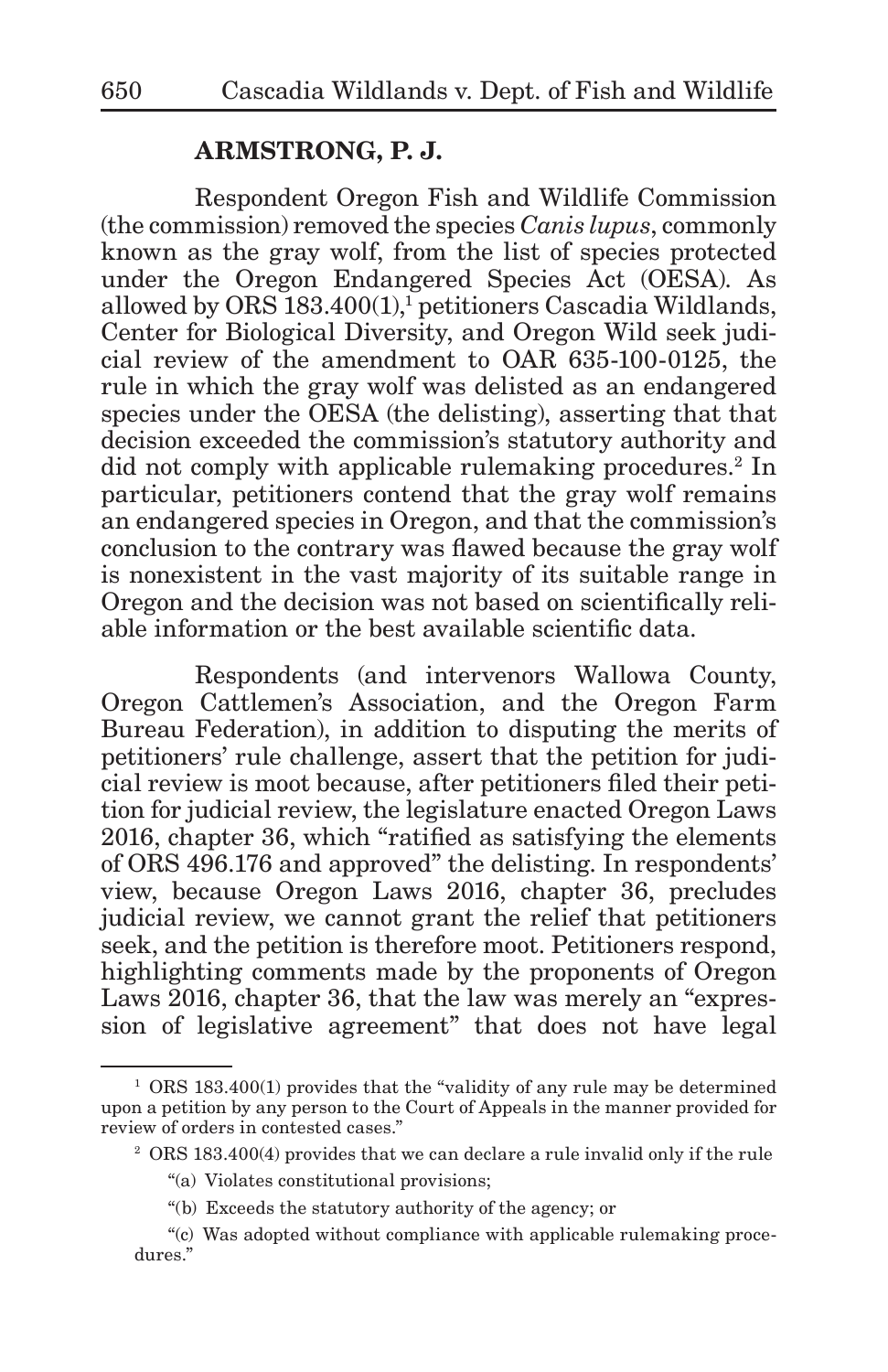effect. Alternatively, petitioners contend that, if we construe Oregon Laws 2016, chapter 36, as having the legal effect of rendering judicial review moot, the law offends the principle of separation of powers required by Article III, section 1, of the Oregon Constitution.<sup>3</sup> For the reasons we explain below, we agree with respondents and conclude that petitioners' rule challenge is moot. We also conclude that Oregon Laws 2016, chapter 36, does not violate Article III, section 1. We therefore dismiss the petition for judicial review.

Before we address the effect and constitutionality of Oregon Laws 2016, chapter 36, we briefly summarize the OESA, the status of the gray wolf in Oregon, and the circumstances of the legislature's enactment of Oregon Laws 2016, chapter 36. The OESA directs the commission to "conduct investigations of wildlife species native to this state and shall determine whether any such species is a threatened or an endangered species" and to "establish and publish, and from time to time revise" by rule "a list of wildlife species that are threatened species or endangered species." ORS 496.172(1), (2). As noted, the applicable OESA rule is OAR 635-100-0125 (the Oregon list). "The Commission, by rule, may add or remove from either list, or change the status of any species on the lists, upon a determination that the species is or is not a threatened or endangered species." ORS 496.762(2). Among other requirements, ORS 496.176(3) provides that the commission's decision about the biological status of a species must be "based on documented and verifiable scientific information." Further, ORS 496.004(6),  $(17)$ , and OAR 635-100-0112 $(1)$  impose a requirement that a species not be endangered or threatened in "any significant portion of its range."

Additionally, ORS 496.176 provides for the amendment of the Oregon list by petition, on the commission's own

(Emphasis added.)

<sup>3</sup> Article III, section 1, provides:

<sup>&</sup>quot;The powers of the Government shall be divided into three separate branches, the Legislative, the Executive, including the administrative, and the Judicial; *and no person charged with official duties under one of these branches, shall exercise any of the functions of another, except as in this Constitution expressly provided.*"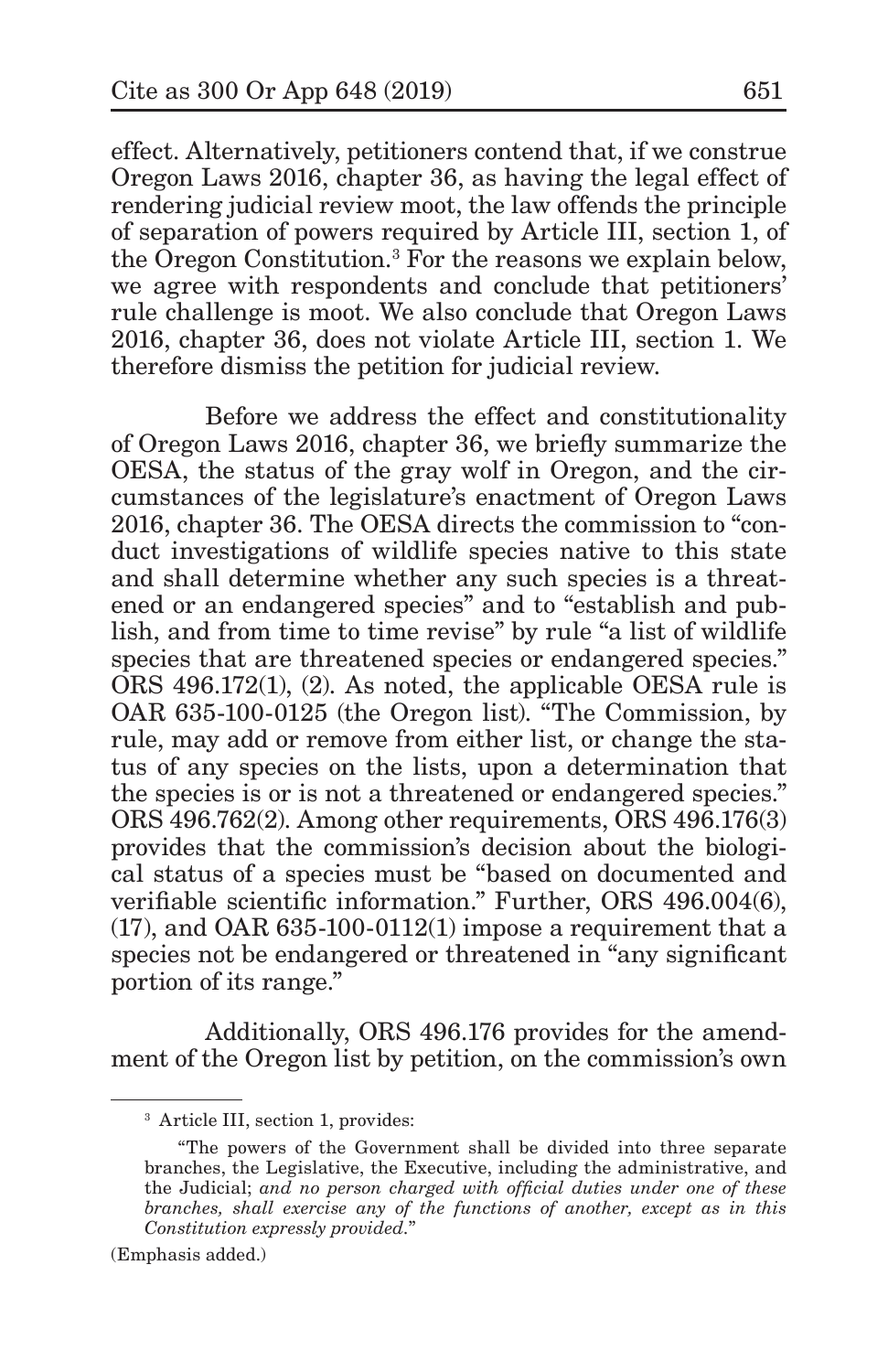emergency action, or periodically at least every five years. ORS 496.176(5) ("Any person may petition the commission to, by rule, add, remove or change the status of a species on the list."); ORS 496.176(7)(a) (the commission must "take emergency action to add a species to the list of threatened or endangered species if it determines there is a significant threat to the continued existence of the species within the state"); ORS 496.176(8) (the commission must "periodically review the status of all threatened and endangered species" on the Oregon list "at least once every five years").

As for the gray wolf, the species was once numerous in Oregon but, with western migration of Euro-American settlers, was extirpated from the state, mostly because of cultural antipathy toward wolves and because farmers and ranchers found it necessary to kill wolves to protect their livestock.<sup>4</sup> The last of those wolves native to the state was killed in 1946. When the legislature enacted the Oregon list in 1997, no wolves were known to exist in Oregon, and the gray wolf was classified as endangered. In 2005, respondent Oregon Department of Fish and Wildlife (ODFW) adopted the Oregon Wolf Conservation and Management Plan (the wolf plan) to "ensure the conservation of gray wolves as required by Oregon law while protecting the social and economic interests of all Oregonians." The plan comprises three phases: Phase 1 has the goal of achieving four breeding pairs of wolves in eastern Oregon for three consecutive years; Phase 2 has the objective of achieving seven breeding pairs in eastern Oregon for three consecutive years, which is deemed sufficient by ODFW for delisting; and Phase 3 is meant to ensure that the wolf population neither declines below Phase 2 population levels nor increases to population levels that "cause conflicts with other land uses." In the late 1990s, wolves began to arrive in the state from Idaho and, several years later, ODFW viewed the population of wolves as satisfying Phase 2 population levels and proposed to the commission that it delist the wolves.

On November 9, 2015, the commission agreed with ODFW's proposed delisting and amended the Oregon list

<sup>4</sup> The factual background presented here, which is not disputed by petitioners, is taken from ODFW's Wolf Conservation and Management Plan.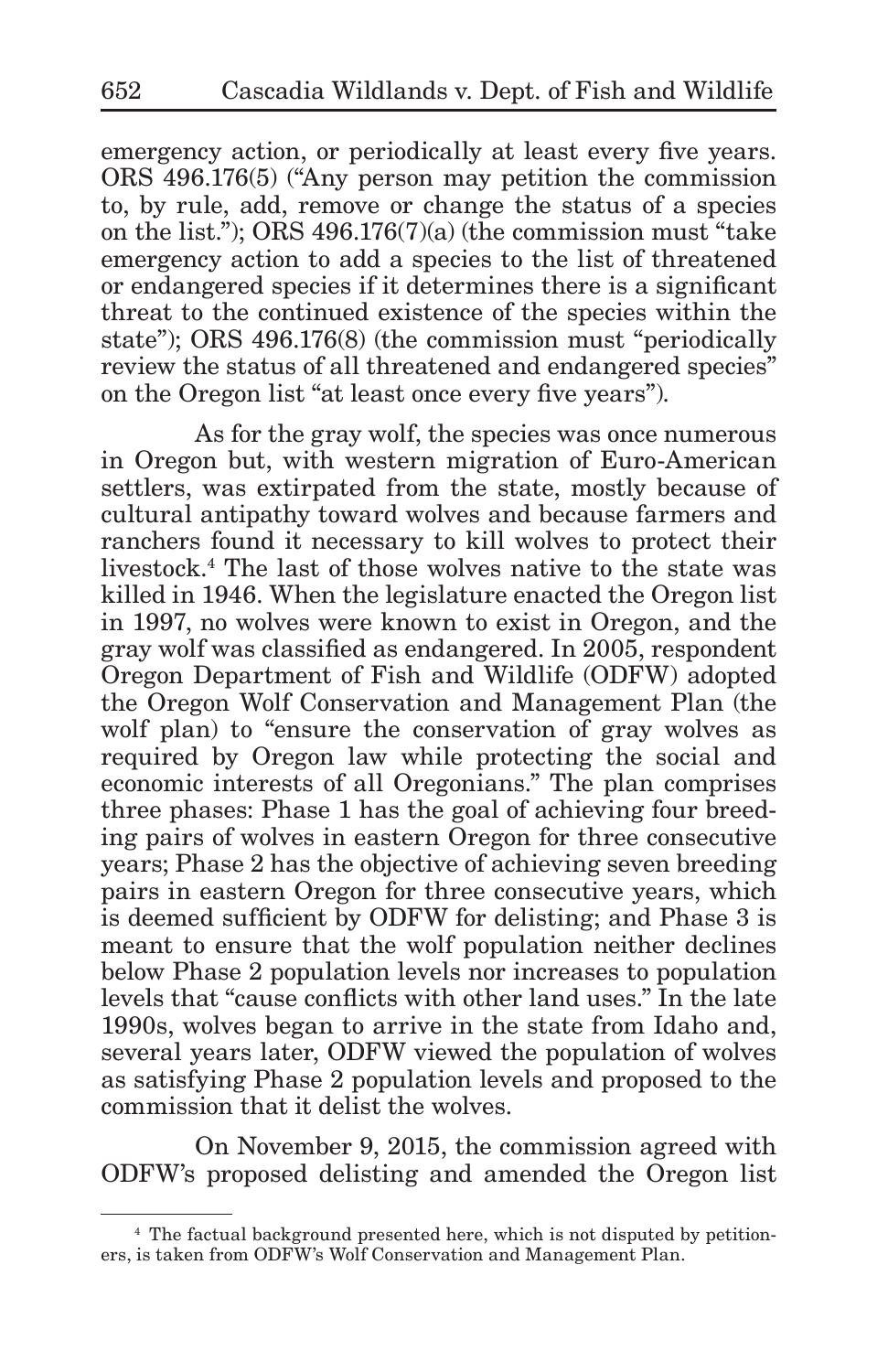to remove the gray wolf from it. Petitioners sought judicial review via this rule challenge on December 31, 2015.<sup>5</sup> On March 2, 2016, the legislature passed House Bill (HB) 4040, which provides:

"SECTION 1. The administrative rule amendment adopted by the State Fish and Wildlife Commission on November 9, 2015, to remove Canis lupus, commonly known as the gray wolf, from the state lists of threatened species or endangered species established pursuant to ORS 496.172 (2), is ratified as satisfying the elements of ORS 496.176 and approved.

"SECTION 2. This 2016 Act being necessary for the immediate preservation of the public peace, health and safety, an emergency is declared to exist, and this 2016 Act takes effect on its passage."

Oregon Laws 2016, chapter 36, sections 1, 2. Oregon Laws 2016, chapter 36, includes a preamble, in which, among other declarations, the legislature declared that "a Canis lupus population has been reestablished in Oregon and has been increasing in both distribution and abundance since 2008"; "Canis lupus is not now and is not likely in the foreseeable future to be in danger of extinction in Oregon"; "Canis lupus has adequate protection under existing state programs, laws and regulations, including the Oregon Wolf Conservation and Management Plan and associated rules adopted by the State Fish and Wildlife Commission"; and "the commission developed extensive analyses and assessments that were made publicly available for review and comment through a series of public hearings." The governor signed HB 4040 into

<sup>&</sup>lt;sup>5</sup> Petitioners argue that (1) because the gray wolf is nonexistent in western Oregon, the commission incorrectly determined that the gray wolf was not in danger of extinction throughout "any significant portion" of its range in the state, ORS 496.004(6), (17), and OAR 635-100-0112(1), and (2) because ODFW's proposal to delist was "based on three scientific documents proposed" by ODFW without peer review, the decision to delist was "invalid because it was not based on sufficiently vetted and reliable scientific information." ORS 496.176(3), ORS 496.171(4) ("'Verifiable' means scientific information reviewed by a scientific peer review of outside experts who do not otherwise have a vested interest in the process."), and OAR 635-100-0112 (like ORS 496.176(3), (a listing determination must be based on "documented and verifiable information related to the species' biological status"). They further argue that, because the commission did not consider scientific views of the gray wolves' biological status that were contrary to the ODFW's conclusions, the decision to delist was not based "upon review of the best available scientific and other data." OAR 635-100-0112.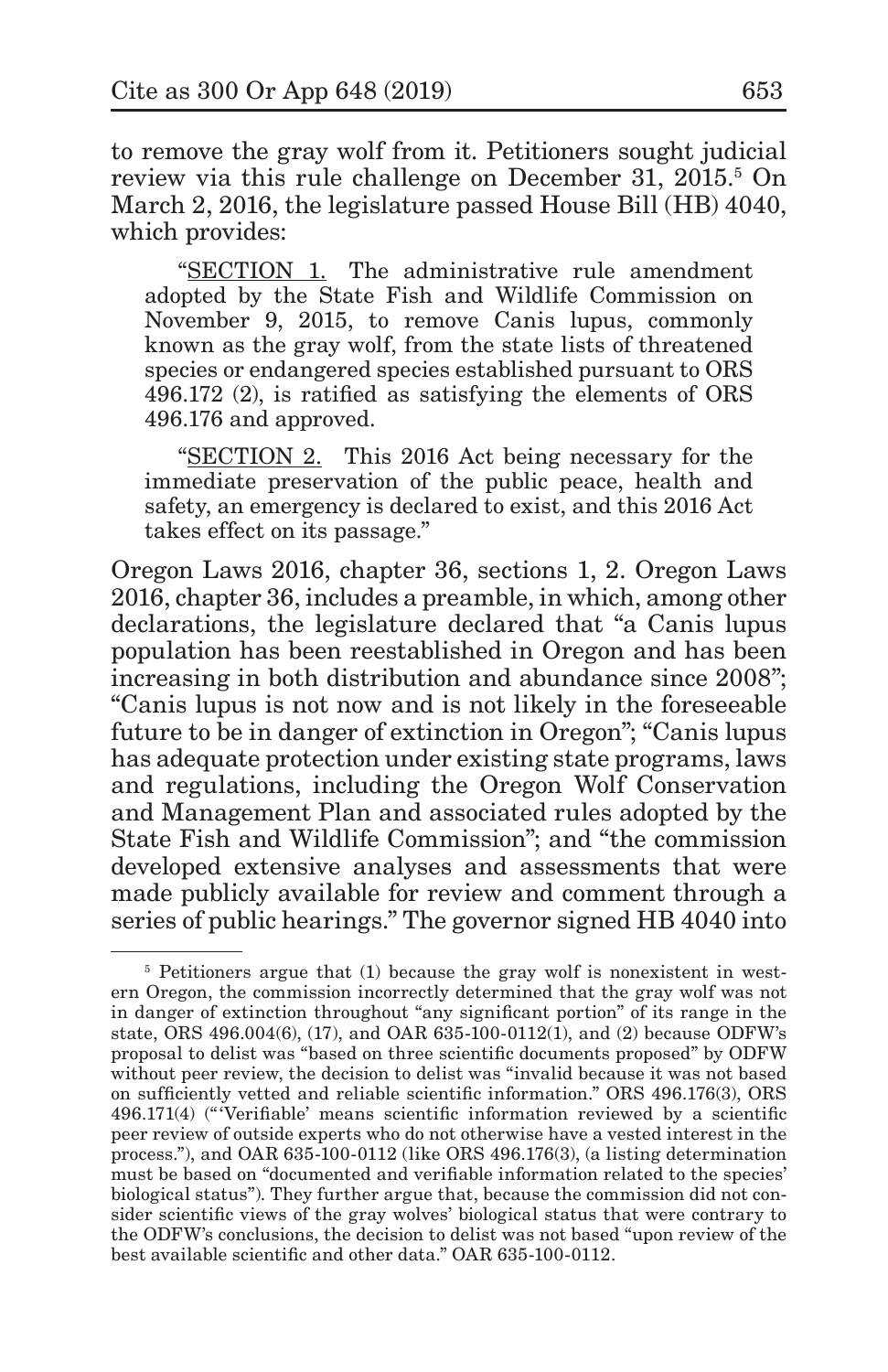law on March 14, 2016, and HB 4040 was enacted as Oregon Laws 2016, chapter 36. Because an emergency was declared, the act took effect immediately.

Soon after, respondents filed a notice of probable mootness, asserting that the enactment of Oregon Laws 2016, chapter 36, likely rendered judicial review of the delisting moot. Petitioners did not respond to that notice, and the Appellate Commissioner dismissed the petition for judicial review as moot. However, after petitioners urged the court to reconsider the dismissal, the court determined that the validity of Oregon Laws 2016, chapter 36, was more appropriately decided by a merits panel of this court and vacated the dismissal order. Now, after full briefing and oral arguments on the issue, the parties reprise their mootness arguments.

# LEGAL EFFECT OF OREGON LAWS 2016, CHAPTER 36

As noted, petitioners contend that Oregon Laws 2016, chapter 36, has no legal effect; rather, petitioners contend, the law is merely a "legislative expression of agreement." That is so, they posit, for three reasons. First, because the legislature could have amended ORS 496.176 to explicitly exclude the gray wolf from the OESA or exempt the gray wolf from the delisting process set out in ORS 496.176, the fact that the legislature did not mean that its intention in passing HB 4040 was not "substantive." Second, petitioners argue that the "passive and indirect" text in Oregon Laws 2016, chapter 36, section 1—the commission's delisting "is ratified as satisfying the elements of ORS 496.176"—renders the provision's meaning ambiguous. Third, petitioners point to legislative history, in particular, statements made by HB 4040's proponents that suggested that language in the bill, if enacted, would not preclude judicial review. Respondents answer that the meaning of Oregon Laws 2016, chapter 36, is plain. In respondents' view, the meaning of the word "ratified" as having legal effect could not be clearer. Given that clarity, respondents assert, there is no need to look at the legislative history and, even if we were to look at it, such history is mixed and provides no clear indication of what the legislature intended.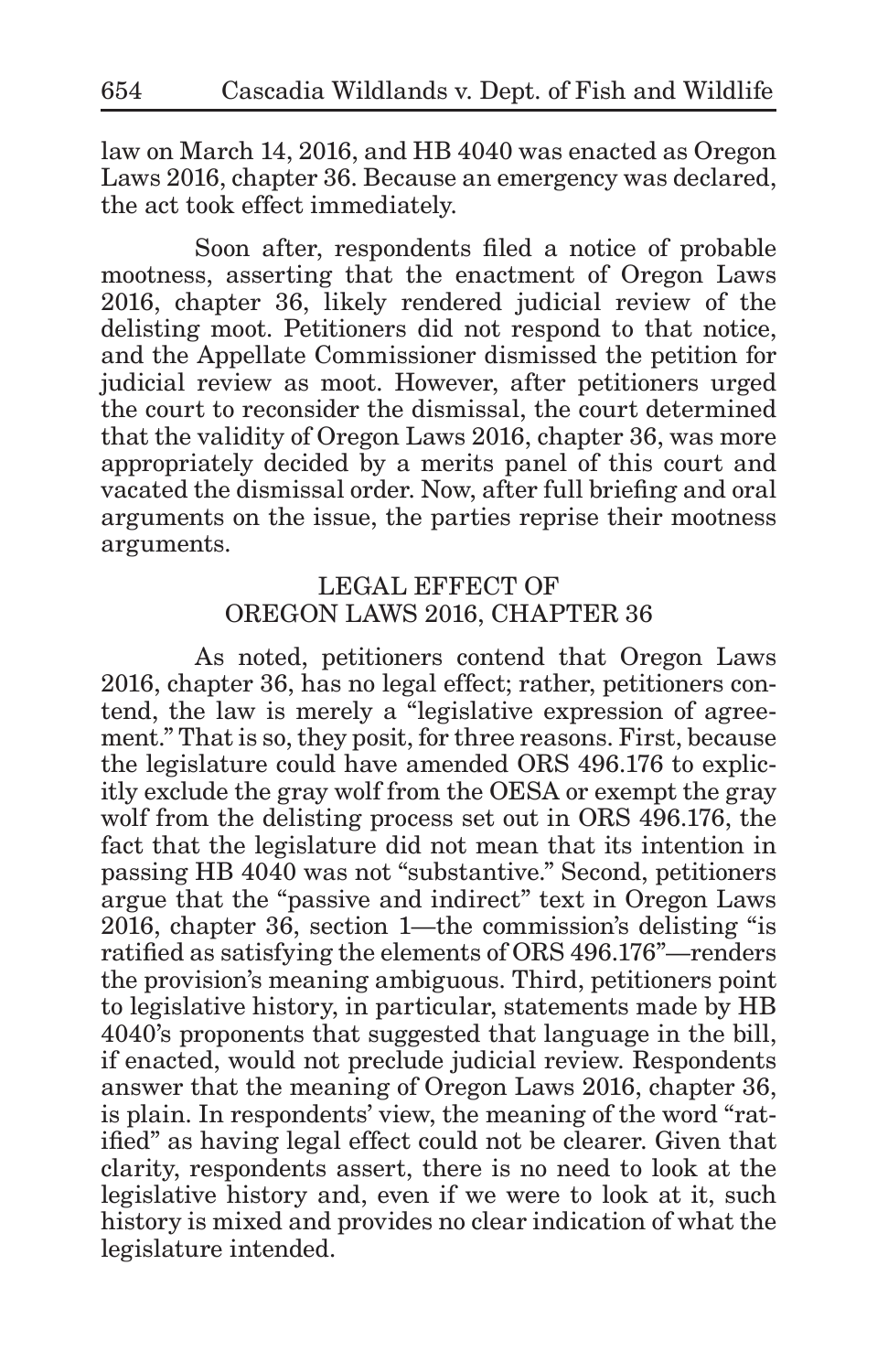Because the parties' arguments require us to discern the legislature's intentions in enacting Oregon Laws 2016, chapter 36, we examine the text, in context, of the measure, which provides the best evidence of the legislature's intentions. *Dept. of Human Services v. J. C.*, 365 Or 223, 230, 444 P3d 1098 (2019); *State v. Gaines*, 346 Or 160, 171, 206 P3d 1042 (2009). We also consider legislative history to the extent that it is pertinent, *Schutz v. La Costita III, Inc.*, 364 Or 536, 544, 436 P3d 776 (2019), and are mindful that we are obligated to

"consider proffered legislative history only for whatever it is worth—and what it is worth is for the court to decide. When the text of a statute is truly capable of having only one meaning, no weight can be given to legislative history that suggests—or even confirms—that legislators intended something different."

#### *Gaines*, 346 Or at 173.

Accordingly, we turn to section 1 of Oregon Laws 2016, chapter 36, which states that the delisting is "ratified as satisfying the elements of ORS 496.176 and approved." The ordinary meaning of "ratify" in this context is "to approve and sanction esp. formally (as the act of an agent or servant) **:** make (as a treaty) valid or legally operative." *Webster's Third New Int'l Dictionary* 1885 (unabridged ed 2002). In other words, "ratify" means the act of some person or entity—with the lawful authority to do so—giving formal and legally operative effect to another person's or entity's action. Because the task of the commission with respect to the endangered species status of the gray wolf was to determine whether the policy criteria set out in ORS 496.176 were met, "ratified as satisfying the elements of ORS 496.176" means that the legislature agreed with the commission's necessary findings to delist the gray wolf and made those conclusions "valid or legally operative." *Cf. Coos County v. Oddy*, 156 Or 546, 557, 68 P2d 1064 (1937) (legislature may curatively "ratify" acts retroactive in effect if it could have authorized the legislative act in the first instance).

The meaning of "ratify" in the provision is unambiguous—it is the act of giving formal and legally operative effect to another entity's action. Giving that provision effect,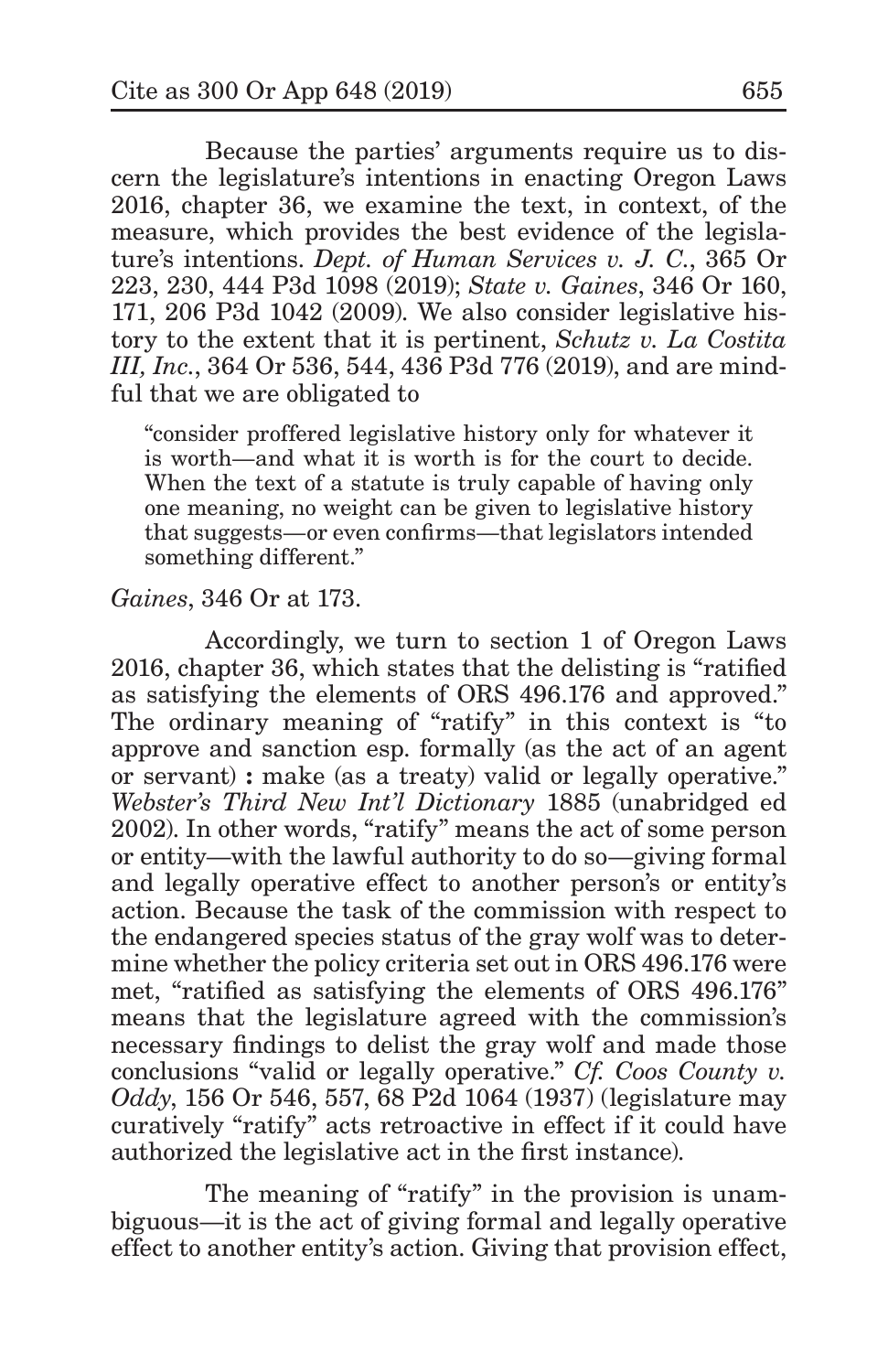as we must, *see Crystal Communications, Inc. v. Dept. of Rev.*, 353 Or 300, 311, 297 P3d 1256 (2013) ("As a general rule, we construe a statute in a manner that gives effect, if possible, to all its provisions."), we conclude that, when it chose to "ratify" the delisting, the legislature must have intended something more than the expression of some manner of nonbinding agreement with the delisting. Specifically, by using the word "ratify," the legislature intended to confirm that the commission's rule delisting the gray wolf legally satisfied ORS 496.176, effectively rendering judicial review under ORS 183.100 moot.

Had the legislature meant to convey something other than that, it could have passed a resolution (adopted by one chamber) or a concurrent resolution (adopted by both chambers), which allows the legislature to express a *nonlegal* "opinion or sentiment on a matter of public interest" or its "legislative approval of action taken by someone else." Oregon Legislative Assembly, *Form and Style Manual for Legislative Measures* 58 (2019-2020). The legislature did not do that. Given that Oregon Laws 2016, chapter 36, has all the formal indicia of a legally binding measure,<sup>6</sup> and was passed by both houses and signed by the governor, that the legislature intended the measure to have some effect beyond expressing a sentiment of agreement is a more plausible explanation of legislative intent than the one advanced by petitioners.

Further, petitioners' argument that the legislature's use of the passive voice in section 1 of Oregon Laws

<sup>6</sup> Oregon Laws 2016, chapter 36, includes all the formal parts of a bill that the legislature understands is required for it to provide an enacted legislative measure with statutory effect. The legislature describes measures that have "the effect of statutory law," such as amendments or repeals of existing law or the creation of new law, as a "bill," and a bill's text includes formal parts and organization. Oregon Legislative Assembly, *Form and Style Manual for Legislative Measures* 21 (2019-2020). In this case, Oregon Laws 2016, chapter 36 has a heading ("Act"); a title ("Relating to Canis lupus; and declaring an emergency"); an enacting clause ("Be it enacted by the People of the State of Oregon"); and a body comprised of two sections—the first providing the bill's "leading purpose" (the commission's November 9, 2015, delisting is "ratified as satisfying the elements of ORS 496.176 and approved") and the second providing when the act would take effect (declaring that an emergency exists and that the Act is effective immediately on its passage). *See id.* at 21-24 (2019-2020) (setting forth the formal parts of a "measure intended to have the effect of statutory law"); Legislative Counsel, *Bill Drafting Manual* chapters 5, 6 (18th ed 2018).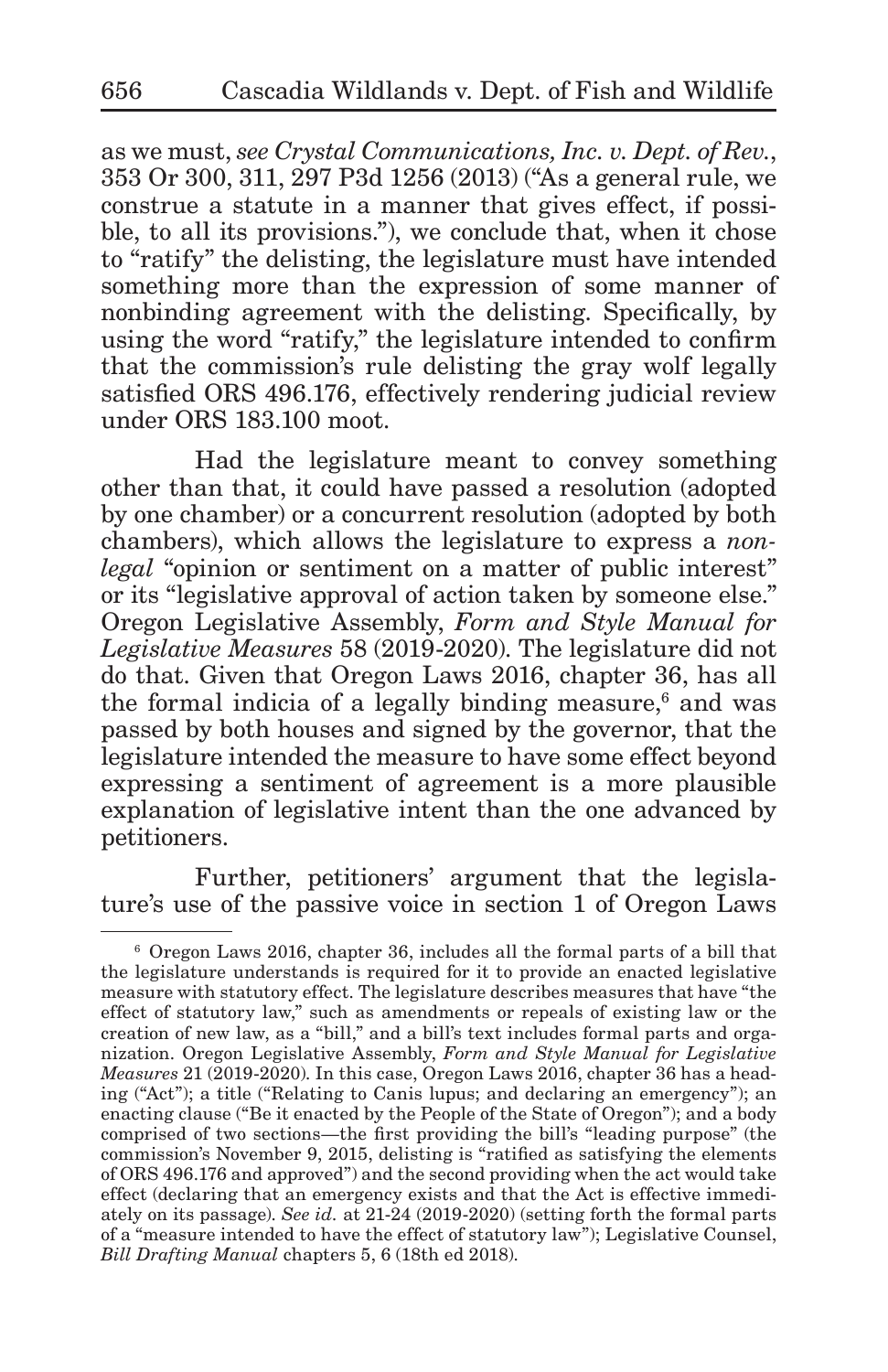2016, chapter 36, creates an ambiguity is not well taken. It is true that its use of the passive voice can create ambiguity or uncertainty, but that generally applies when the use of passive voice makes it unclear to whom the legislature has addressed a statutory prohibition. *See Alfieri v. Solomon*, 358 Or 383, 399-400, 365 P3d 99 (2015) (noting that ORS 36.110(7) was written in the passive voice and the legislature did not explicitly say to whom the statute was directed); *State v. Serrano*, 346 Or 311, 322, 210 P3d 892  $(2009)$  (pertinent part of OEC 505(1)(a) is written in the passive voice and does not identify the actor; it was initially unclear whose intention governs confidentiality for purposes of OEC 505(2)). Here, it is clear that the statute is directed at the administrative rule delisting the gray wolf and that it is the legislature that is ratifying that rule. We fail to see how the passive voice in Oregon Laws 2016, chapter 36, creates ambiguity or how drafting the statute in the active voice would have added clarity to the legislature's intentions.

We likewise find unavailing petitioners' argument that, because the legislature could have enacted an amendment to ORS 496.176—but did not—in the manner that it originally exempted the Aleutian Canada goose from the Oregon list, ORS 496.176(9)(b) (the commission "[m]ay not include Branta canadensis leucopareia, commonly known as the Aleutian Canada goose, on the lists of threatened species or endangered species"), or amended ORS 496.176 to exempt the gray wolf from the delisting process, Oregon Laws 2016, chapter 36, was not intended to have any legal effect on this case. Setting aside that petitioners do not explain how that argument fits within the usual *Gaines* framework to discern the legislature's intentions, petitioners' argument misses the critical difference between what the legislature did and the effect of any express amendment of ORS 496.176. That is, the legislature left open the ability of the commission to relist the gray wolf if the population were to decline, consideration of which is allowed for or required under ORS 496.176(5), (7), or (8). *See* 300 Or App at 651-52. Whereas a species' status is subject to change by a rulemaking process periodically, by petition, or the commission's own action, an amendment to ORS 496.176 establishes a species' status as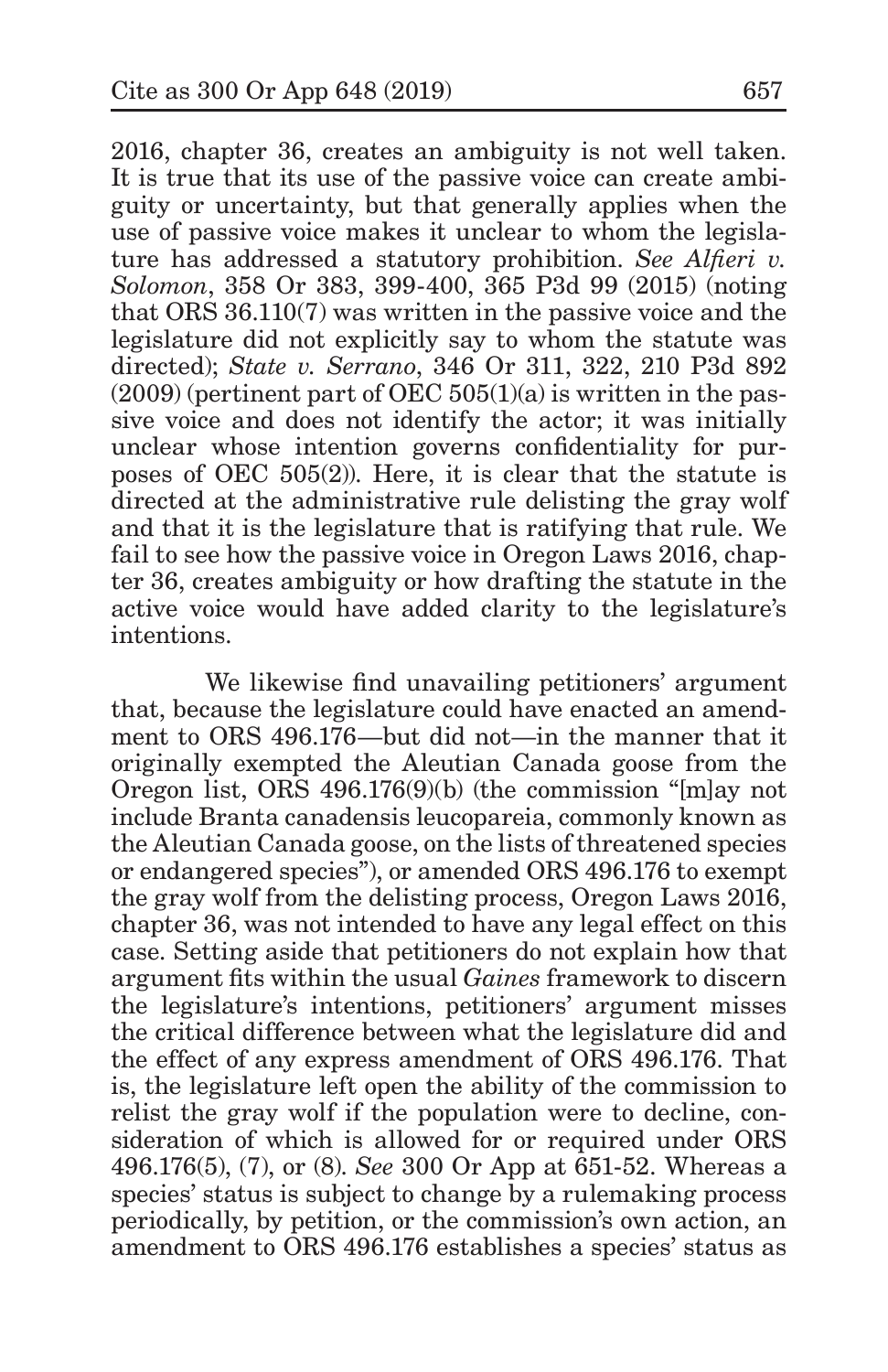a matter of law unless or until the legislature again amends ORS 496.176. Because the legislature could have made a more restrictive legislative change to the status of the gray wolf by amending ORS 496.176, it does not necessarily follow that, because it did not and instead enacted Oregon Laws 2016, chapter 36, the legislature intended that the measure have no legal effect whatsoever. Rather, what the legislature intended with Oregon Laws 2016, chapter 36, was to give legislative effect to the commission's decision to delist the gray wolf so that the decision would be unimpeded by judicial review, and to allow for future decision-making by the commission concerning the endangered status of the gray wolf should its numbers decline.

In support of their argument that that was not the legislature's intention, petitioners point out that this case was well known to legislators and that, when some of HB 4040's proponents discussed or were asked about the effect of HB 4040 on the pending judicial review, both in committee and during the House floor discussion, the proponents minimized or discounted the effect the bill would have on the pending litigation. For example, Representative Brad Witt said that he had "done the utmost to make sure that [HB 4040] does not preclude the possibility of [judicial review]." Audio Recording, House Committee on Agricultural and Natural Resources, HB 4040, Feb 4, 2016, at 1:53:10 (statement of Rep Brad Witt), https://olis.leg.state.or.us (accessed Aug 30, 2019). Likewise, Representative Greg Barreto commented during the floor discussion of HB 4040 that petitioners "can still have their day in court" but that what HB 4040 "does, is it allows the legislature to affirm or to agree with this Commission \*\*\* that has basically approved of delisting." Audio Recording, Floor Discussion of the House of Representatives Floor Debate, HB 4040, Feb 12, 2016, at 49:20 (comment of Rep Greg Barreto), https://olis.leg.state. or.us (accessed Aug 30, 2019); *id*. at 55:12 ("[T]here's no motive on my part as far as disrupting anything. It's basically affirming. \*\*\* It's not our objective to usurp the responsibility of the commission."). In petitioners' view, those statements are representative of the legislature's understanding of the effect of Oregon Laws 2016, chapter 36, and because, according to petitioners, the statutory text of Oregon Laws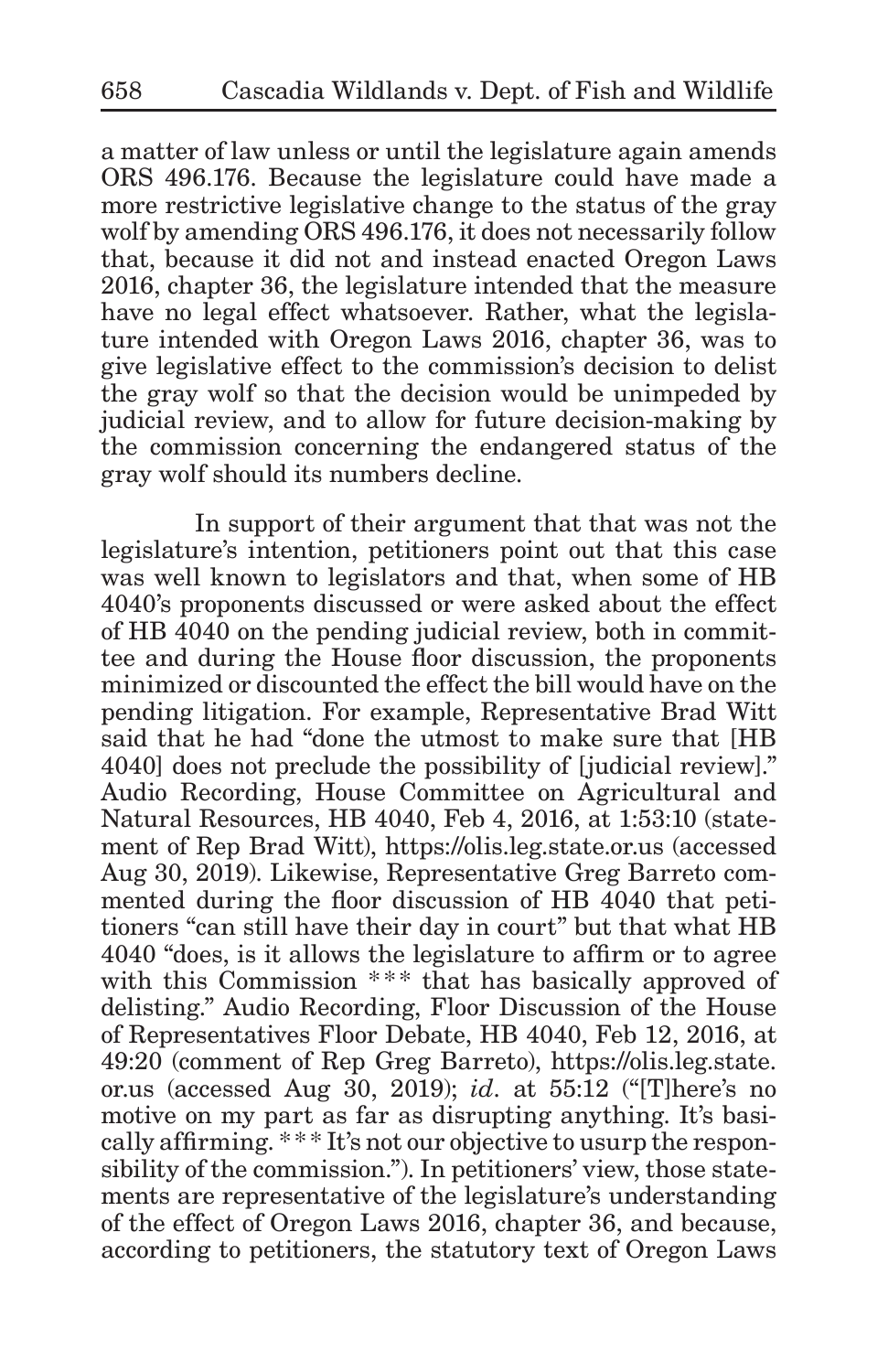2016, chapter 36, is ambiguous, those statements should be determinative of the legislature's intentions.

We disagree. Although it is true that there were statements made in committee meetings and on the House floor that could be viewed as lending support to petitioners' argument,<sup>7</sup> when the whole legislative record is considered, two things are evident. First, it was clear that there was concern about the pending judicial review and that proponents believed that HB 4040 was necessary to allow ODFW to proceed to Phase 3 of the plan without the impediment of that review. For example, Representative Barreto stated that the

"reason for the legislative shoring up of the [commission's] decision was, they knew, we knew, everyone knew, there would be lawsuits contesting this. The problem with that is litigation takes years to work through \*\*\*. \*\*\* For the plan to work, that was agreed on ten years ago, the delisting process must take place. If there is an interruption in that, there is an interruption in the plan."

Audio Recording, House Committee on Agricultural and Natural Resources, HB 4040, Feb 4, 2016, at 13:00 (statement of Rep Greg Barreto), https://olis.leg.state.or.us (accessed Aug 30, 2019). John O'Keefe, representing the Cattlemen's Association, said that the bill is "important because of legal challenges that will drag this issue out for a long time." *Id*. at 22:36 (statement by John O'Keefe, Cattlemen's Association); *see also* Testimony, House Committee on Agricultural and Natural Resources, HB 4040, Feb 4, 2016 (statement of John O'Keefe) (legislation will provide certainty to beef producers and avoid costly and misplaced legal challenges). We fail to see how a nonbinding expression of legislative agreement would advance the intended purpose of moving the plan forward by avoiding the prospect that this court would declare the delisting invalid. Certainly, a statement of legislative agreement would have no bearing on how we construe ORS 496.176. *See DeFazio v. WPPSS*, 296 Or 550, 561, 679 P2d

<sup>7</sup> Some of the statements that petitioners point to evince an intention not to usurp the authority of the *commission*. *See, e.g.*, Audio Recording, House Committee on Agricultural and Natural Resources, HB 4040, Feb 4, 2016, at 55:12 (statement of Rep Greg Barreto) ("It's not our objective to usurp the responsibility of the commission.").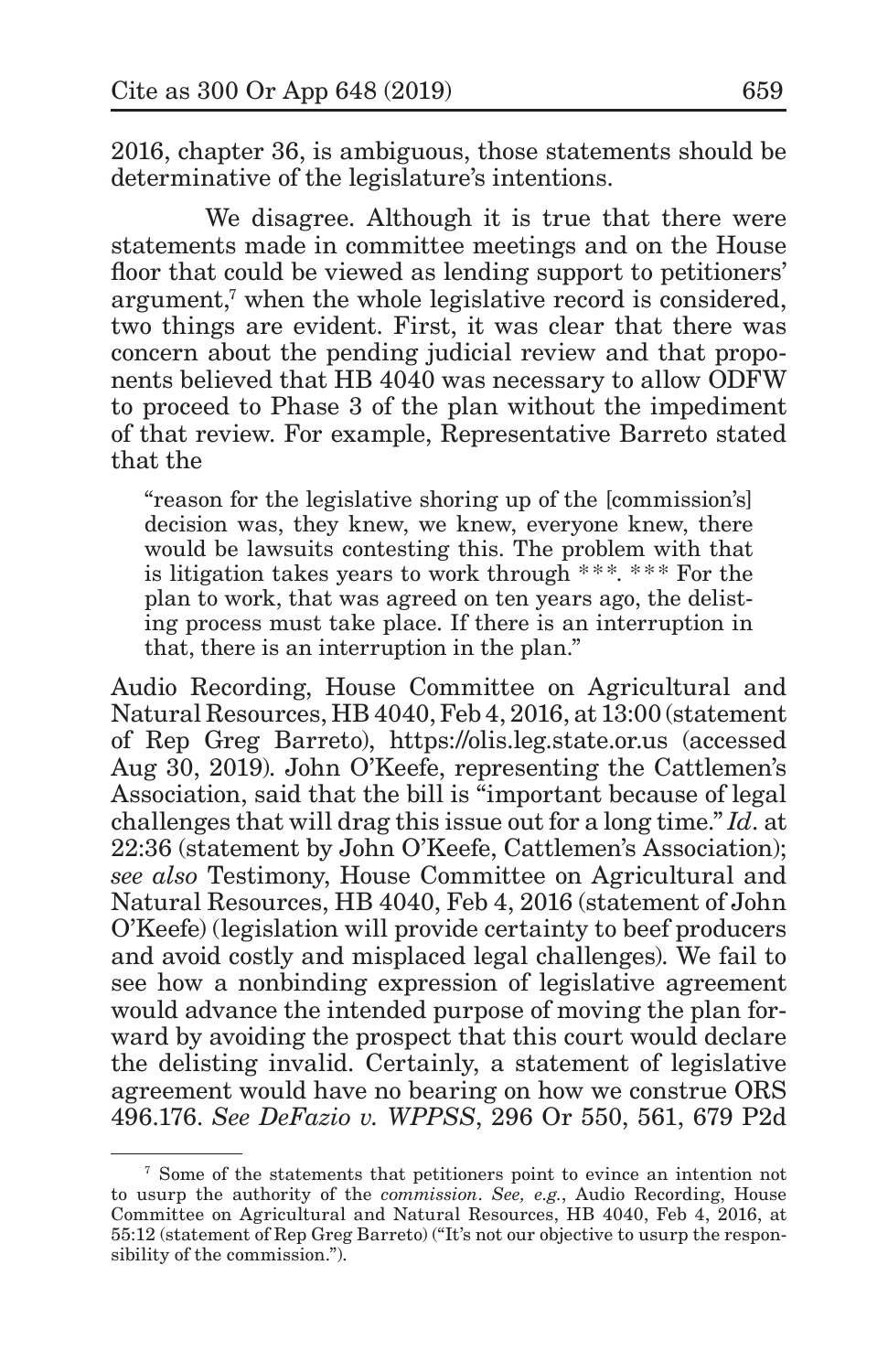1316 (1984) ("The views legislators have of existing law may shed light on a new enactment, but it is of no weight in interpreting a law enacted by their predecessors.").

Second, opponents of HB 4040, including petitioners, commented that they opposed the bill because it was their view that HB 4040 circumvented judicial review. *See, e.g.*, Testimony, House Committee on Agricultural and Natural Resources, HB 4040, Feb 4, 2016 (statement of Sean Stevens, Oregon Wild) ("Rep Gorsek asked Sen Hansell and Rep Barreto if their legislation was intended to preempt a review by the courts. They answered 'no.' However, HB 4040 \*\*\*, if passed, would indeed circumvent the legal review process."); *id*. (statement by Cascadia Wildlands representative Nick Cady) ("I am writing you to urge you to not entertain HB 4040. This bill precludes judicial review of a recent decision by [the commission] to remove gray wolves from Oregon's list of threatened and endangered species."); Audio Recording, Senate Floor Debate, Mar 2, 2016, at 6:25:40 (comment of Sen Michael Dembrow) (reason why he opposed HB 4040 was because he believed "it is not the job to come in and get in the way of judicial review of a decision that was made by the agency"), https://olis.leg.state.or.us (accessed Aug 30, 2019); Audio Recording, House of Representatives Floor Debate, HB 4040, Feb 12, 2016, at 52:30 (comment of Rep Chris Gorsek ("We really should not interfere in this [process] and take any sides. We have ODFW—they've done their thing but we frequently need without the interference of Congress or the legislatures to have judicial review."), https://olis.leg. state.or.us (accessed Aug 30, 2019).

In sum, even if we were to assume that Oregon Laws 2016, chapter 36, is ambiguous in the manner asserted by petitioners, we are unpersuaded that the legislative history identified by petitioners indicates that the legislature understood HB 4040 to be a nonbinding legislative expression of agreement with the delisting. *See Conrady v. Lincoln City*, 260 Or App 115, 128, 316 P3d 413 (2013), *rev den*, 355 Or 567 (2014) ("Given the cross-cutting remarks on the House floor, we cannot say with any certainty what the House understood to be the effect of HB 2784 on the siting of shooting ranges, let alone what the legislature as a whole understood."); *Gaines*, 346 Or at 172 (although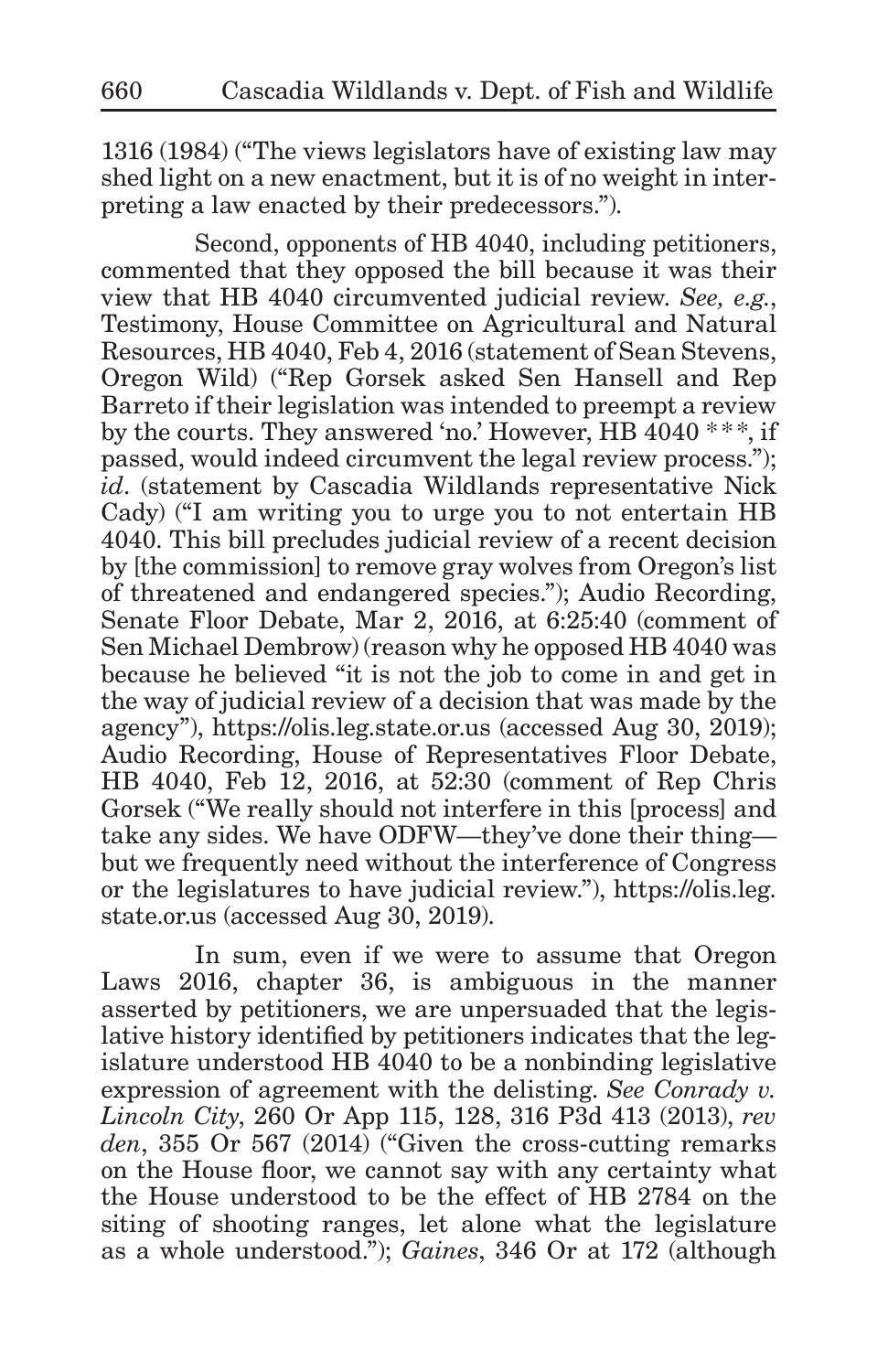legislative history "may be used to confirm seemingly plain meaning and even to illuminate it; a party also may use legislative history to attempt to convince a court that superficially clear language actually is not so plain at all—that is, that there is a kind of latent ambiguity in the statute  $***$ , a party seeking to overcome seemingly plain and unambiguous text with legislative history has a difficult task before it"); *see also Errand v. Cascade Steel Rolling Mills, Inc.*, 320 Or 509, 539 n 4, 888 P2d 544 (1995) (Graber, J., dissenting) (observing that "an examination of legislative history is most useful when it is able to uncover the manifest general legislative intent behind an enactment"). Given that the legislature "ratified" the delisting and the circumstances of HB 4040's passage, we reject petitioners' argument concerning the effect of Oregon Laws 2016, chapter 36. Rather, Oregon Laws 2016, chapter 36, ratifies the commission's decision as substantively complying with the requirements of the OESA and is intended to provide the delisting with the legislative effect of precluding as moot challenges that assert otherwise. With that answered, we turn to whether Oregon Laws 2016, chapter 36 violated Article III, section 1.

# SEPARATION OF POWERS

# Article III, section 1, provides:

"The powers of the Government shall be divided into three separate branches, the Legislative, the Executive, including the administrative, and the Judicial; *and no person charged with official duties under one of these branches, shall exercise any of the functions of another, except as in this Constitution expressly provided.*"

(Emphasis added.) The Supreme Court has explained that, "[b]ecause the roles of governmental actors frequently overlap, \*\* \* the separation of powers doctrine does not require an 'absolute separation between the departments of government.'" *MacPherson v. DAS*, 340 Or 117, 134, 130 P3d 308 (2006) (quoting *Rooney v. Kulongoski,* 322 Or 15, 28, 902 P2d 1143 (1995)); *see Sadler v. Oregon State Bar*, 275 Or 279, 285, 550 P2d 1218 (1976) ("The separation of powers principle cannot in practice work absolutely; there is a necessary overlap between the governmental functions. The rule has evolved that legislation can affect the practice of law so long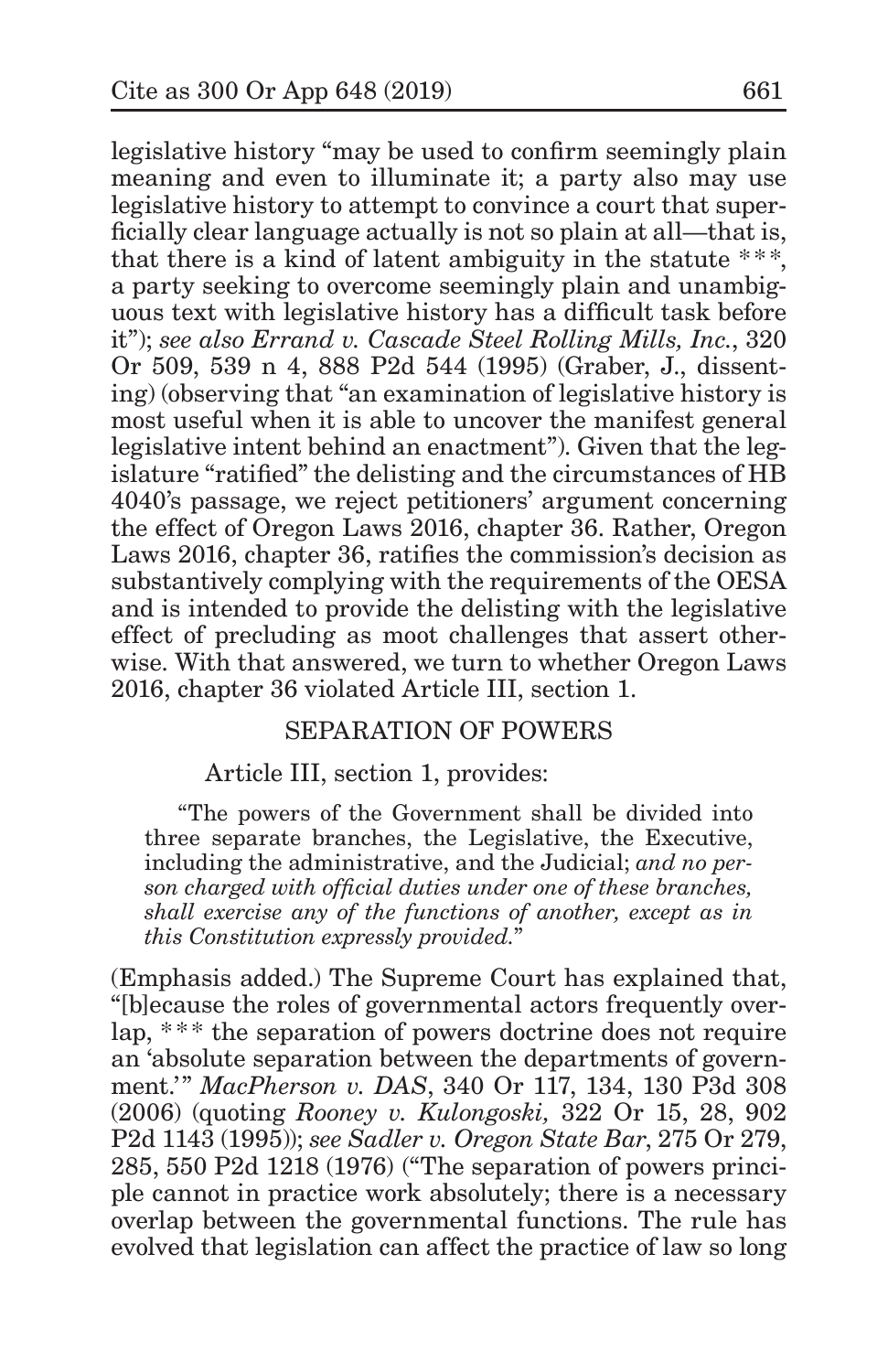as it does not unduly burden or substantially interfere with the judiciary.").

Rather, analyzing whether a governmental branch has violated Article III, section 1, involves two inquiries. The first inquiry is "whether one department of government has 'unduly burdened' the actions of another department where the constitution has committed the responsibility for the governmental activity in question to that latter department." *MacPherson*, 340 Or at 134 (citing and quoting *Rooney*, 322 Or at 28); *State v. Speedis*, 350 Or 424, 431, 256 P3d 1061 (2011) (describing whether one branch of government has unduly burdened the actions of another branch in carrying out its "core functions"). The first inquiry reflects "the underlying principle that separation of powers seeks to avoid the potential for coercive influence between governmental departments." *Rooney*, 322 Or at 28. The second inquiry is "whether one department has performed functions that the constitution commits to another department." *MacPherson*, 340 Or at 134 (citing *Rooney*, 322 Or at 28). The second inquiry "corresponds primarily to the underlying principle that separation of powers seeks to avoid the potential for concentration of separate powers in one department." *Rooney*, 322 Or at 28.

Petitioners argue that Oregon Laws 2016, chapter 36, performs an entirely judicial function, thus violating Article III, section 1. That is because, petitioners assert, the legislature neither amended nor repealed ORS 496.176, although it had the authority to do that. And, because the legislature did not exercise that authority—it did not create new law—it did something else when it ratified the delisting "as satisfying the elements of ORS 496.176." That something else, in petitioners' view, is what the judicial branch is supposed to do, which is applying laws to specific facts to decide live cases or controversies between disputing parties. Petitioners assert that "whether a particular agency decision satisfies the requirements of ORS 496.176 is a casespecific and fact-specific inquiry," which petitioners describe as a "'well-established role for the court.'" (Quoting *Rooney*, 322 Or at 28-29.) Respondents answer that there is only a separation of powers violation if the problem is clear and that, in this instance, Oregon Laws 2016, chapter 36, is not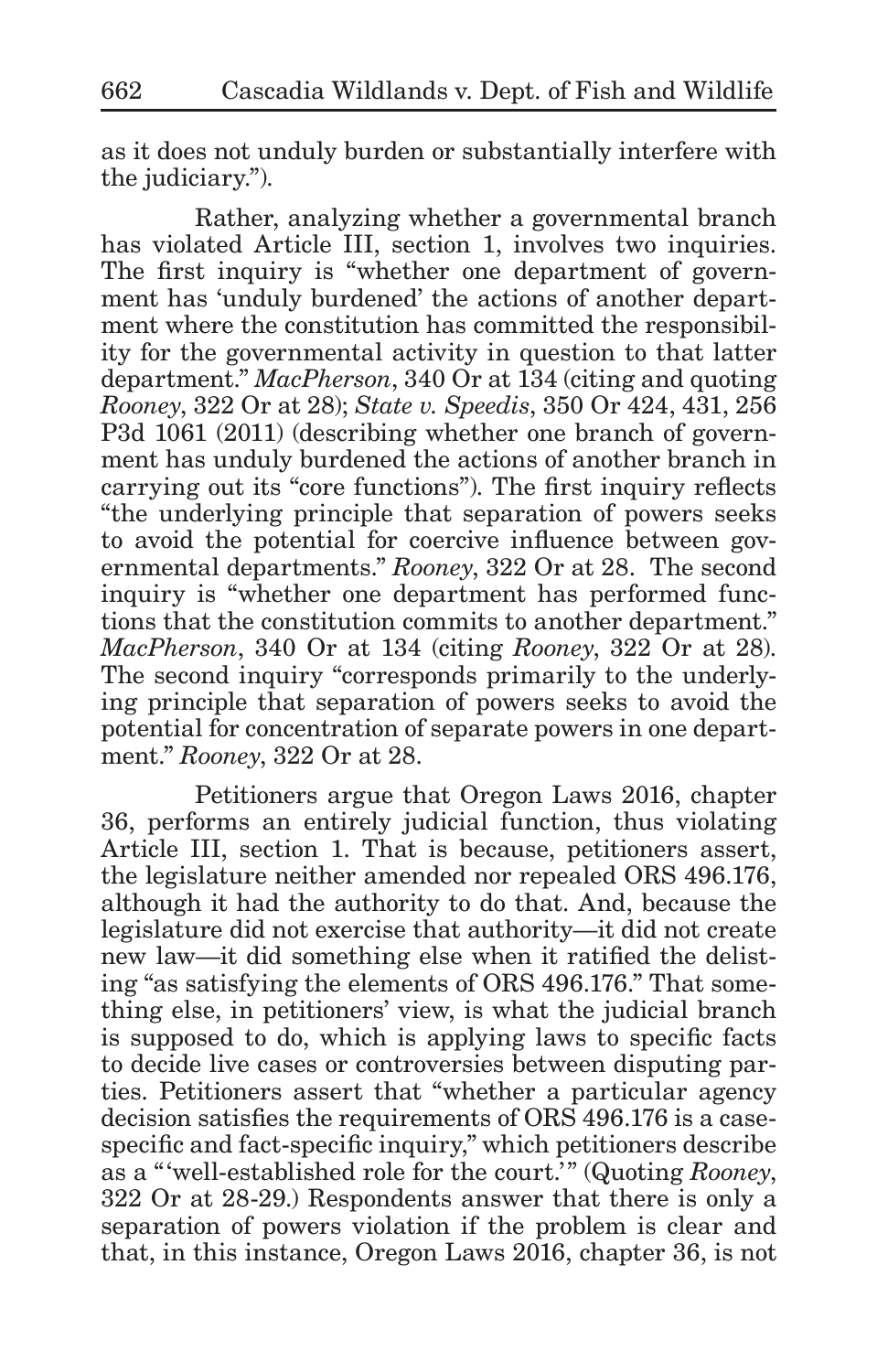an exercise of judicial decision-making. Rather, the ratification is a legislative function; that is, it is an exercise of the legislature's plenary power "to select the objectives of legislation \*\* \*, except as it is limited by the state and federal constitutions." *State v. Moyle*, 299 Or 691, 699, 705 P2d 740 (1985)).

We agree with respondents: Oregon Laws 2016, chapter 36, does not violate the separation of powers doctrine under Article III, section 1. However, before we explain why, we note that, although petitioners mention both inquires illustrated in *Rooney*, they have not adequately explained how a law intended to preclude or relieve us of our task of judicially reviewing the commission's delisting "unduly burdens" or is a "coercive influence" of our constitutionally committed duties or core functions. Rather, the thrust of petitioners' argument concerns the second inquiry, which is that the legislature violated Article III, section 1, because it performed a function committed to the judiciary. Accordingly, the second inquiry is the one that we address here.

In enacting Oregon Laws 2016, chapter 36, the legislature decided, based on its own consideration of the science and the objective of proceeding to Phase 3 of the wolf plan, as proposed by ODFW,<sup>8</sup> that the delisting satisfied the criteria set out in ORS 496.176. That is a policy choice, and that choice was well within the legislature's plenary power to make. Further, the legislature has delegated the make-up of the Oregon list to the commission. That is, the legislature created a process for the commission to comply with the legislature's policy choices embodied in the OESA and make decisions in the manner the legislature intends so that the legislature is relieved of spending its time monitoring that

<sup>8</sup> By contrast, were we to judicially review petitioners' challenge on the merits, we would neither "examine the factual basis of the rule" nor consider whether the agency's decision to adopt the rule is supported by the evidence. *Unified Sewerage Agency v. Dept. of Environ. Quality*, 117 Or App 29, 33, 843 P2d 502 (1992). Nor would the policy objectives of ODFW and its wolf plan have any bearing on our decision declaring the rule valid or invalid. Instead, our task would be to determine whether the substance of the commission's action "departed from a legal standard expressed or implied in the particular law being administered, or contravened by some other applicable statute," *Planned Parenthood Assn. v. Dept. of Human Res.*, 297 Or 562, 565, 687 P2d 785 (1984), or complied with applicable rulemaking standards, ORS 183.400(4)(c).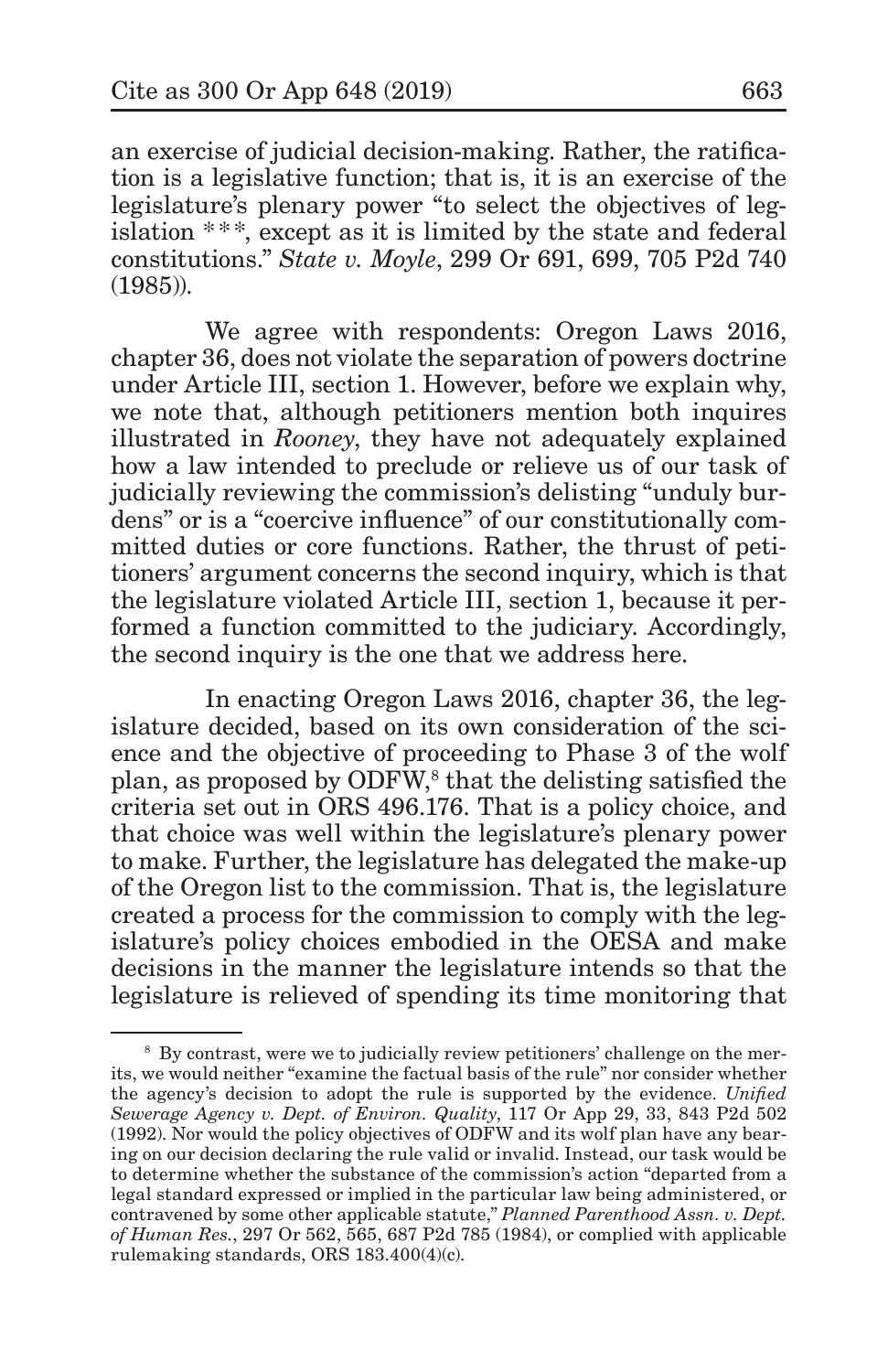decision-making process. That process is quasi-legislative. *See Fishermen Against Irrespon. Realloc. v. Fish and Wild.*, 222 Or App 353, 359, 193 P3d 1014 (2008) (describing the commission's rule adoption as "quasi-legislative"). If the legislature decides at some point to weigh in on that process and ratify, with legislative effect, a quasi-legislative task that the legislature itself has delegated, that decision is a legislative function. It does not offend the separation of powers doctrine for the legislature to do that.<sup>9</sup>

Petitioners' separation-of-powers argument suffers from another critical defect: A rule challenge under ORS 183.400 is statutorily provided by the legislature, not constitutionally committed to the judiciary. *See Wolf v. Oregon Lottery Commission*, 344 Or 345, 347, 182 P3d 180 (2008) (Under "Oregon law, any person dissatisfied with an administrative rule promulgated by an Oregon administrative agency may challenge the validity of that rule in an original proceeding filed in the Court of Appeals."). A "rule" is defined, in part, as "any agency directive, standard, regulation or statement of general applicability that implements, interprets or prescribes law or policy," ORS 183.310(9). A rule-making challenge contests a policy change of "general rather than individualized application," and is not a federal constitutional due process right, *Burke v. Children's Services Division*, 288 Or 533, 547, 607 P2d 141 (1980) (explaining that, unlike contested-case orders, there is no due process right), nor is it afforded by any state constitutional right. Rather, ORS 183.400 creates a legislatively provided pathway for a party to challenge whether an executive agency's

<sup>9</sup> To the extent that petitioners' argument implicitly suggests that the timing of Oregon Laws 2016, chapter 36, or the legislature's awareness of petitioners' pending petition for judicial review implicates a judicial function, we reject it. In *A. K. H. v. R. C. T*., 312 Or 497, 501-02, 822 P2d 135 (1991), the defendant argued that, because the legislative history of an amendment to a limitations statute indicated an attempt to affect how his pending case should be resolved by the Supreme Court, the amendment violated Article III, section 1. The Supreme Court disagreed, explaining that it "is a function of legislation to draw lines. We do not see how legislative awareness of the facts of a particular case that would fall within the terms of its enactment of a general law in any way changes the purely legislative nature of the enactment." *Id.* (emphasis omitted). Likewise, here, merely because the legislature ratified the delisting after petitioners filed their petition for judicial review, while the matter was pending before us, does not violate Article III, section 1.